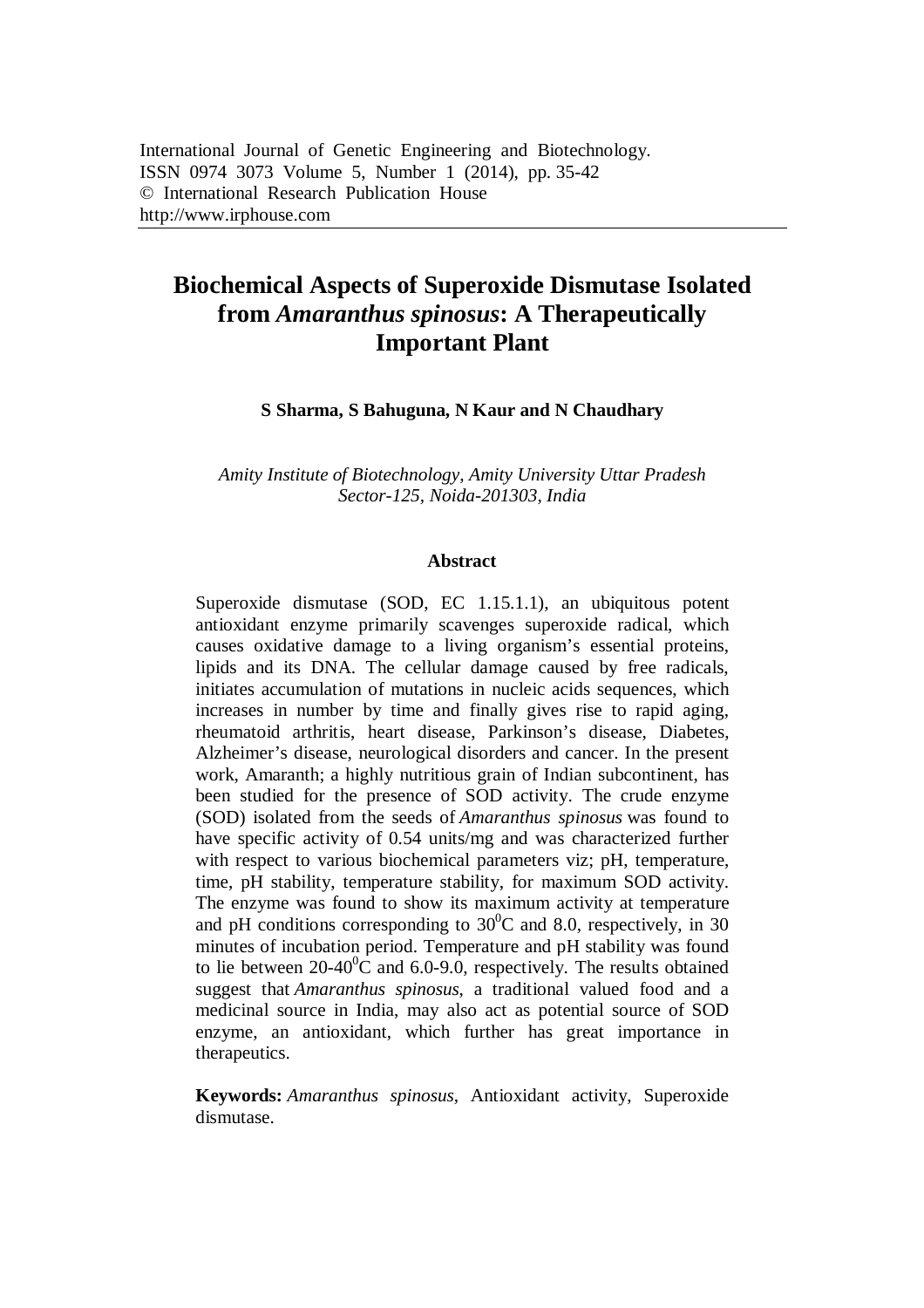## **1. Introduction**

Superoxide  $(O_2)$  are highly reactive free radicals, which are mainly derived from oxygen (reactive oxygen species/ROS), and are generated in our body by various endogenous systems, exposure to different physiochemical conditions or pathophysiological states. There is extensive evidence to implicate free radicals in the development of degenerative diseases, such as cancer, heart disease, Alzheimer's, Parkinson's and arthritis and macular degeneration as well as aging (Cross, 1987). Free radical damage to protein can result in loss of enzyme activity and may also be a contributory factor in a progress decline in the function of the immune system (Pike, 1995). 'Antioxidants' are substances that neutralize free radicals or their actions in damaging cellular components. Nature has endowed us with protective antioxidant mechanisms- superoxide dismutase (SOD), catalase, glutathione peroxidases etc, which protects us from metabolic damages. Superoxide dismutase is powerful antioxidant enzyme which catalyzes the dismutation of the superoxide radical into hydrogen peroxide and molecular oxygen and once in circulation in the bloodstream, these powerful antioxidants go to work detoxifying potentially harmful substances such as free radicals and reducing oxidative stress that might otherwise contribute to aging and various other diseases (Vouldoukis, 2004). Therefore, research on SOD activity is important in understanding of various mechanism of life.

Identification of antioxidants from various natural plant sources is a highly active research area to replace the synthetic antioxidants, to improve food quality and stability, and reduce the risk of various chronic diseases. High Intake of fruits and vegetable offers a number of health benefits against degenerative diseases and can promote longevity. Intake of medicinal plants in rats results in an increase in antioxidant enzyme activity (superoxide dismutase), which may reduce the risk of inflammatory and heart disease (Choi, 2005). Medicinal plants increase the activity of superoxide dismutase, which demonstrates anti-oxidative effects and therefore, may be used in disorders associated with oxidative stress (Gometi, 2014). Therefore, there is need to get the enzyme as an oral supplement in condition of starvation of the enzyme in the metabolism. Various sources have been found to contain substantial amount of SOD viz; spices (Kaur, 2013; Chaudhary, 2012*),* dry fruits (Chaudhary, 2013) and flowering plants (Chaudhary, 2012).

*A. spinosus* has been very rich source of biologically active compounds. It has been demonstrated to promote multiple health benefits. In Indian traditional system of medicine (Ayurveda) the plant is used as antipyretic, laxative, diuretic, digestive, antidiabetic, anti-snake venum, antileprotic, blood diseases, bronchitis, piles and antigonorrheal (Kirtikar, 1987). The Chinese use *A. spinosus* as traditional medicine to treat diabetes and seeds used as poultice for broken bones. Some tribes in India apply *A. spinosus* to induce abortion. *A. spinosus* is known as chaulai in states of Uttar Pradesh and Bihar. It is a genus of annual or short-lived perennial plants. People around the world value amaranths as leaf vegetables, cereals, and ornamental plants. Amaranthus also reported to contain beta-carotene, thiamine, riboflavin, niacin and ascorbic acid. Carotenoids serve as precursors of vitamin A, show antioxidant activity (Pee, 1995).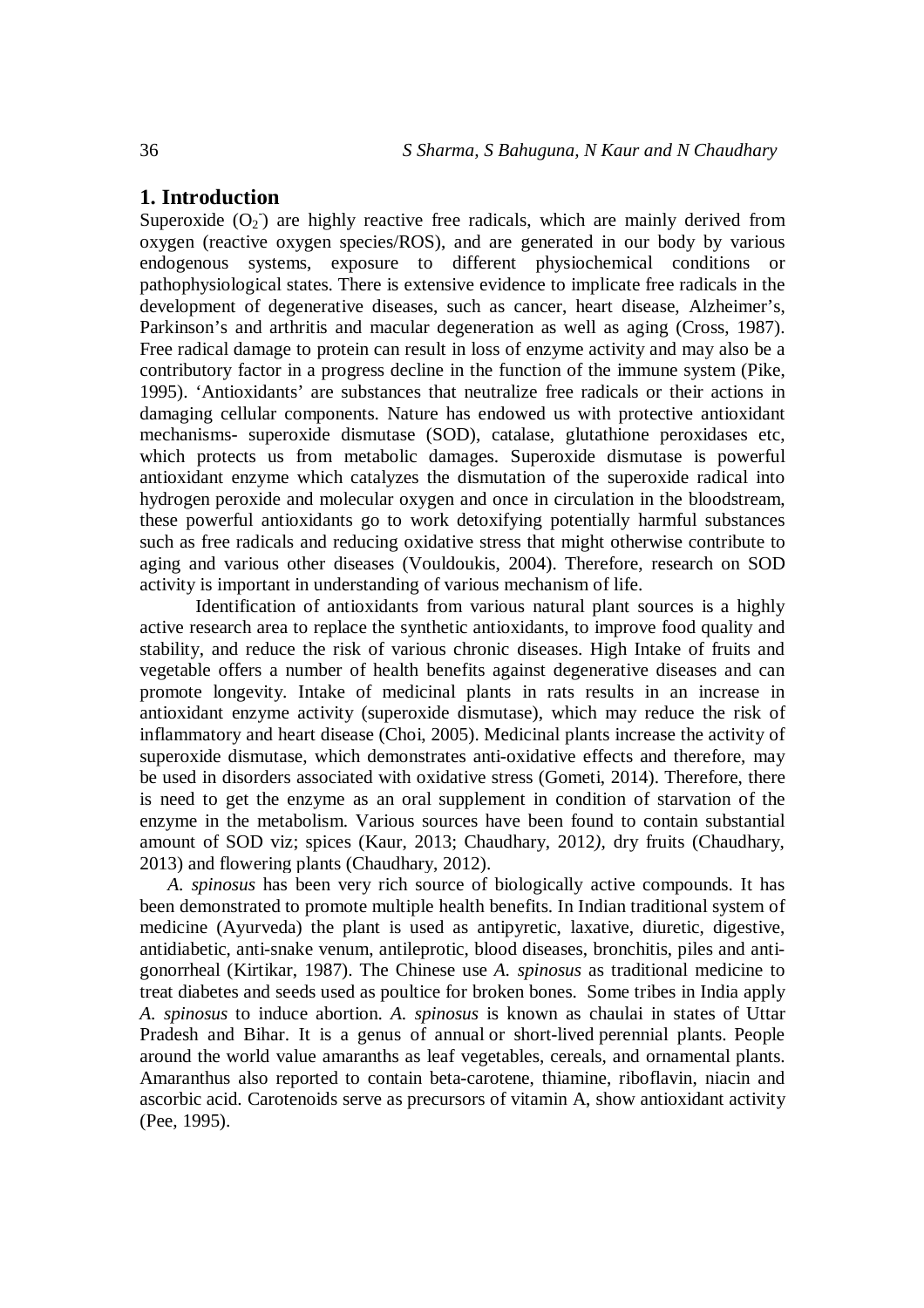Some of the recent studies on amaranth seeds, seed oil and leaves have shown distinct health benefits which include reduce blood pressure, cholesterol, blood sugar and weight, increase immunity, treat anemia, gastro intestinal tract disorders. It also provides other benefits from its antioxidant, anti-inflammatory anti-cancer. Keeping in view of the immense importance of the plant this work has been undertaken to explore its potential for SOD enzyme.

#### **2. Materials and Methods**

Plant materials were obtained from Navdanya Pvt. Ltd., New Delhi. All chemicals were of reagent grade and obtained from standard commercial firms.

*2.1. Extraction of SOD enzyme***:** The preweighed and washed seeds were crushed in Phosphate buffer pH 7.0, and further centrifuged at 10,000 rpm for 15 minutes. The filtrate was treated as crude extract.

*2.2. Protein determination***:** The protein was estimated by Lowry method (1951) using Bovine serum albumin (BSA) as standard.

*2.3. SOD Assay***:** Superoxide dismutase (SOD) activity: Superoxide dismutase (SOD) activity was determined using the protocol (NBT assay) described by Kakkar *et al.*  (1984). One unit of SOD is defined as the amount of enzyme, which gave 50% inhibition of NBT reduction in one minute under standard assay conditions.

*2.4. Determination of specific activity:* Specific activity was determined by using the following relationship:

Specific activity= Total enzyme units /Total protein (mg)

#### *2.5. Biochemical characterization of SOD***:** The crude SOD enzyme was characterized as follows:-

*2.5.1. Temperature and pH optima:* Suitable buffers (100 mM) of various pH values ranging from 3.0 to 11.0 were used to study the effect of pH on the enzyme activity. The optimum temperature for the enzyme activity was determined by incubating the reaction mixture in 100 mM buffer (appropriate pH) up to 90°C.

*2.5.2. Temperature and pH stability:* Suitable buffers (100 mM) of various pH values ranging from 3.0 to 11.0 were used to give shock to the enzyme for 2 hours under suitable temperature to study the effect of pH stability on the enzyme activity. The thermal stability for the enzyme activity was determined by incubating the enzyme at different temperatures for 2 hours (10-90°C).

#### **3. Results and Discussion**

*3.1 Screening:* Various therapeutically important plants for Superoxide Dismutase (SOD) with high specific activity were screened and *Amaranthus spinosus* has found to possess higher activity than others as illustrated in Table 1. Therefore, it has been used as SOD source in further studies. SOD enzyme isolated from the seeds of *Amaranthus spinosus* was found to have specific activity of 0.54 units/mg. Further characterization was performed with respect to various biochemical parameters viz; pH, temperature, time, pH stability, temperature stability, for maximum SOD activity.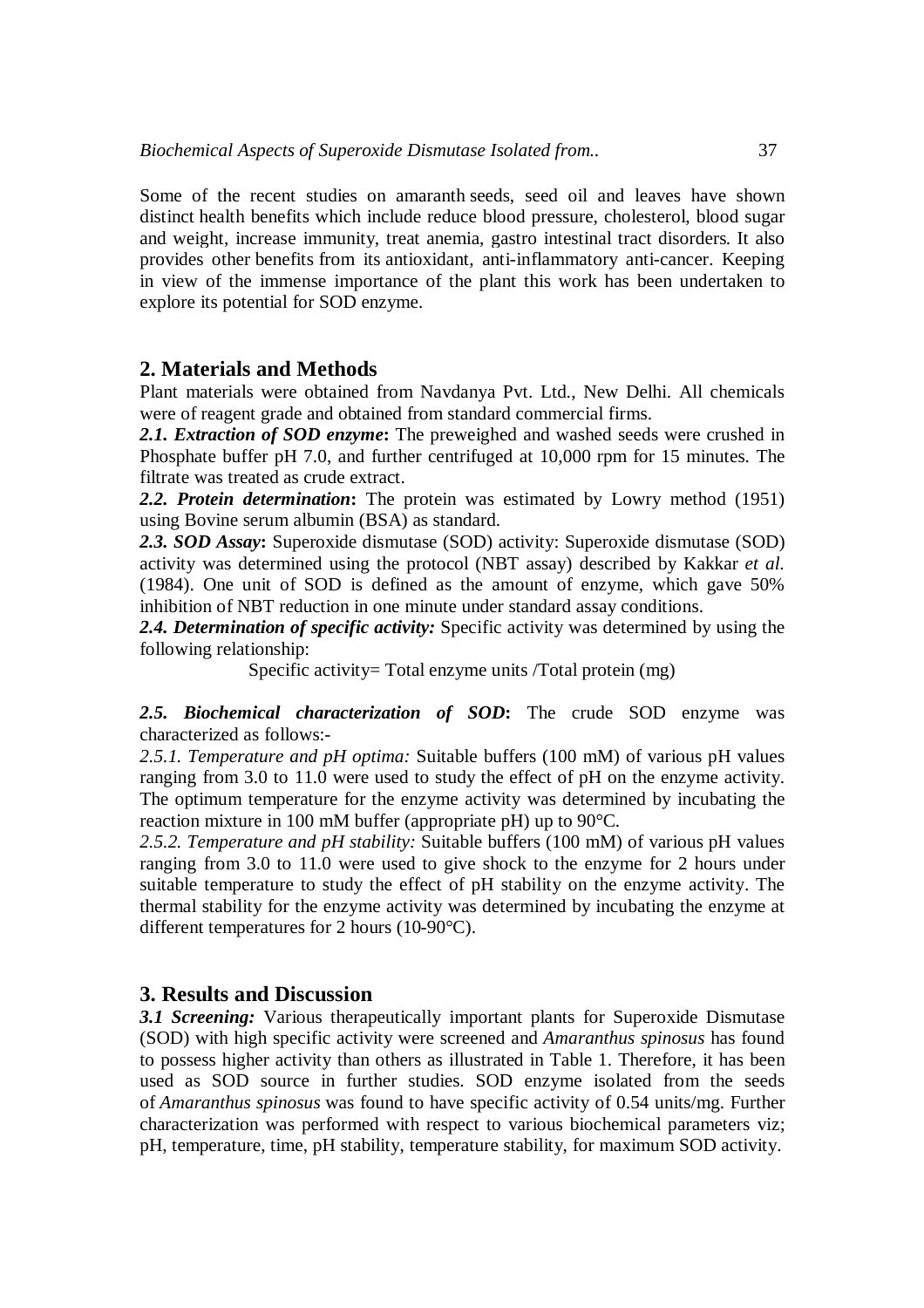*3.2 Time course:* The enzyme was found to show its maximum activity under 30 minutes of incubation period.

*3.3 Temperature and pH optima:* Maximum activity of SOD enzyme was observed at temperature and pH conditions corresponding to  $30^{\circ}$ C and 8.0, respectively.

**3.4 Temperature and pH stability:** Enzyme was found to be stable between  $20-40^{\circ}$ C temperature and pH ranging from 6.0 to 9.0.

| S. No. | <b>Plant Source</b>  | Specific Activity (Units/mg) |
|--------|----------------------|------------------------------|
|        | Amaranthus spinosus  | 0.54                         |
| п      | Petroselinum crispum | 0.35                         |
| Ш      | Cymbopogon citratus  | 0.24                         |
| IV     | Psoralea corylifolia | 0.21                         |
|        | Ocimum sanctum       | 0.12                         |

**Table 1:** Specific activity of SOD extracted from various plant sources.



**Figure 1:** *Time course of SOD catalyzed reaction.*



**Figure 2:** *Effect of temperature on activity of SOD enzyme isolated from A. spinosus seeds*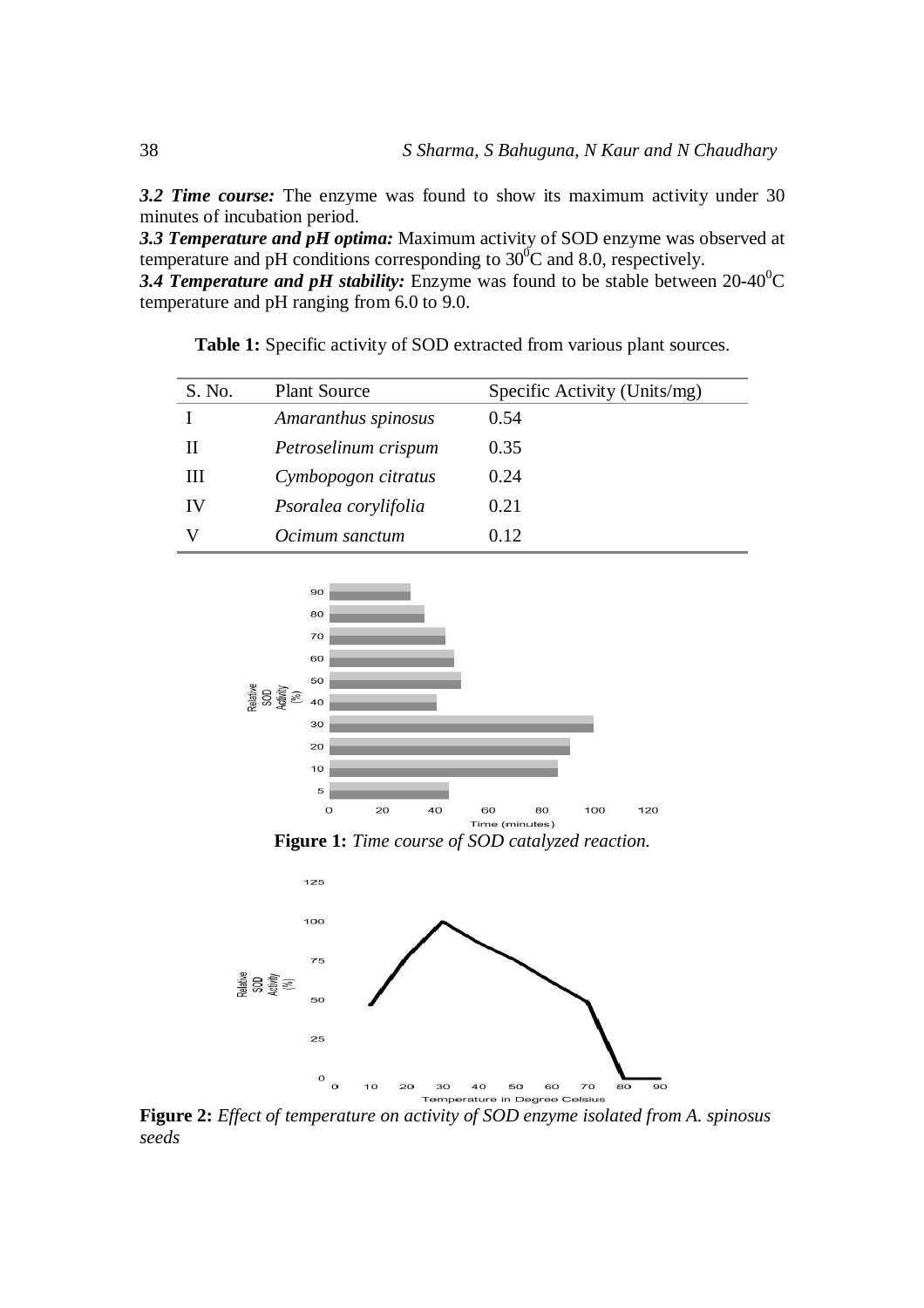

**Figure 3:** *Effect of pH on activity of SOD enzyme isolated from A. spinosus seeds.*



**Figure 4:** *Thermal stability of SOD enzyme isolated from A. spinosus seeds after 2 hrs. of incubation.*



**Figure 5:** *pH stability of SOD enzyme activity isolated from A. spinosus seeds after 2 hrs. of incubation.*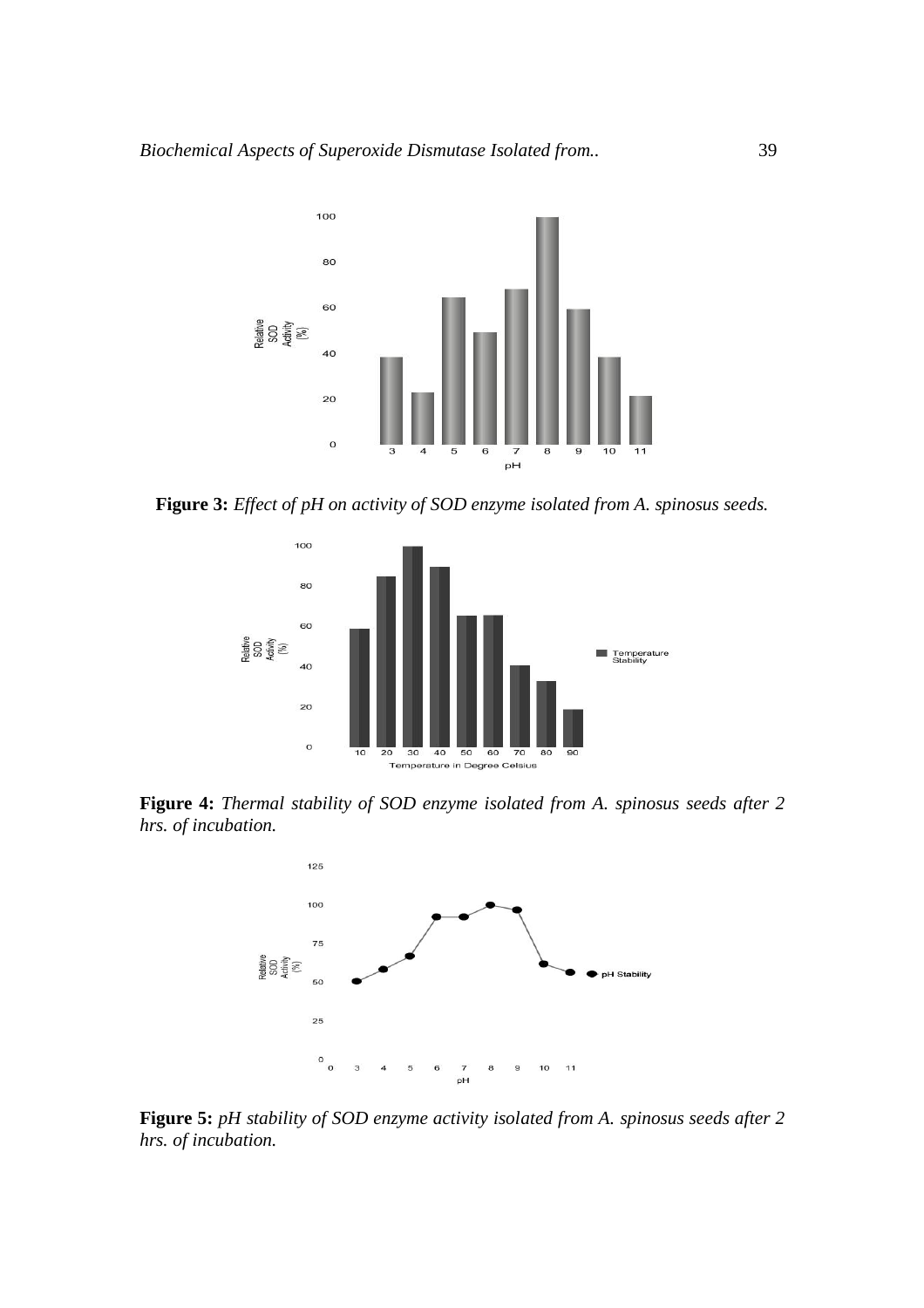#### **Conclusion**

It can be inferred from the results obtained that *A. spinosus* is a potential source of SOD; an antioxidant enzyme, which further is of immense importance in cosmetics and pharma industry amongst others. Further studies are required in this direction to establish and develop safe supplements, therapeutics and cosmetic products.

## **References**

- [1] A S Gometi, V N Ogugua, P E Joshua, C E Odo, F O Nduka and I O Orhonigbe (2014), Anti-oxidative potentials of some medicinal plants on lipid peroxidation in alloxan-induced diabetic rats, *Afri. J. Bio.,* **13**, *1*, pp. 156-162.
- [2] C E Cross (1987), Oxygen radicals and human disease, *Annal. Int. Med.,* **107**.
- [3] E M Choi and J K Hwang (2005), Effect of some medicinal plants on plasma antioxidant system and lipid levels in rats, *Phytother Res.,* **19,** *5*, pp. 382-286.
- [4] H Lowry, J Rosebrough, L Farr and J Randall (1951), Protein measurement with the Folin pheol reagent, *J. Biol. Chemistry,* **193**, pp. 265-275.
- [5] I Vouldoukis, M Conti, P Krauss, et al. (2004), Supplementation with gliadincombined plant superoxide dismutase extract promotes antioxidant defences and protects against oxidative stress, *Phytother. Res.,* **18**, pp. 957-962.
- [6] J Pike and R K Chandra (1995), Effect of vitamin and trace element supplementation on immune indices in healthy elderly, *Int. J. Vit. Nutr. Res.,* **65**, pp. 117-120.
- [7] K R Kirtikar and B D Basu (1987), Indian Medicinal Plants, *Inter- national book distributors*, Dehra Dun, India, **3,** pp. 2057-59.
- [8] N Kaur, S Chand and N Chaudhary (2013), Characterization of Superoxide Dismutase Isolated from Culinary-Medicinal Indian Chilli (*Capsicum annuum L.*), *Protein Science,* **22,** *1*.
- [9] N Chaudhary, S Chand and N Kaur (2013), Some Aspects of Thermostable Superoxide Dismutase Isolated from *Juglans regia* and *Ribes nigrum:* Therapeutically Important Dry Fruits, *Protein Science,* **22,** *1*.
- [10] N Chaudhary, S Chand and N Kaur (2013), Kinetic and Biochemical Parameters of Thermostable Superoxide Dismutase isolated from *Ribes nigrum*: A Functional Food*, GSTF Journal of Biosciences,* **2**, *2*.
- [11] N Chaudhary, N Kaur, N Jabalia and H Bansal (2012), Biochemical investigations on thermostable superoxide dismutase isolated from *Jatropha curcas* stem, *International Journal of Environmental Engineering and Management*, **3**, *5*, pp. 323-326.
- [12] N Chaudhary, N Kaur, N Jabalia and H Bansal (2012), Studies on thermostable superoxide dismutase enzyme isolated from *Zingiber officinale* peel: A therapeutically important enzyme, *Journal of Proteins and Proteomics,* **3,** *2*.
- [13] N Chaudhary, N Kaur, N Jabalia and H Bansal (2012), Studies on biochemical aspects of thermostable superoxide dismutase isolated from *Jatropha curcas* root, *Biologix,* **1**, pp. 173-176.